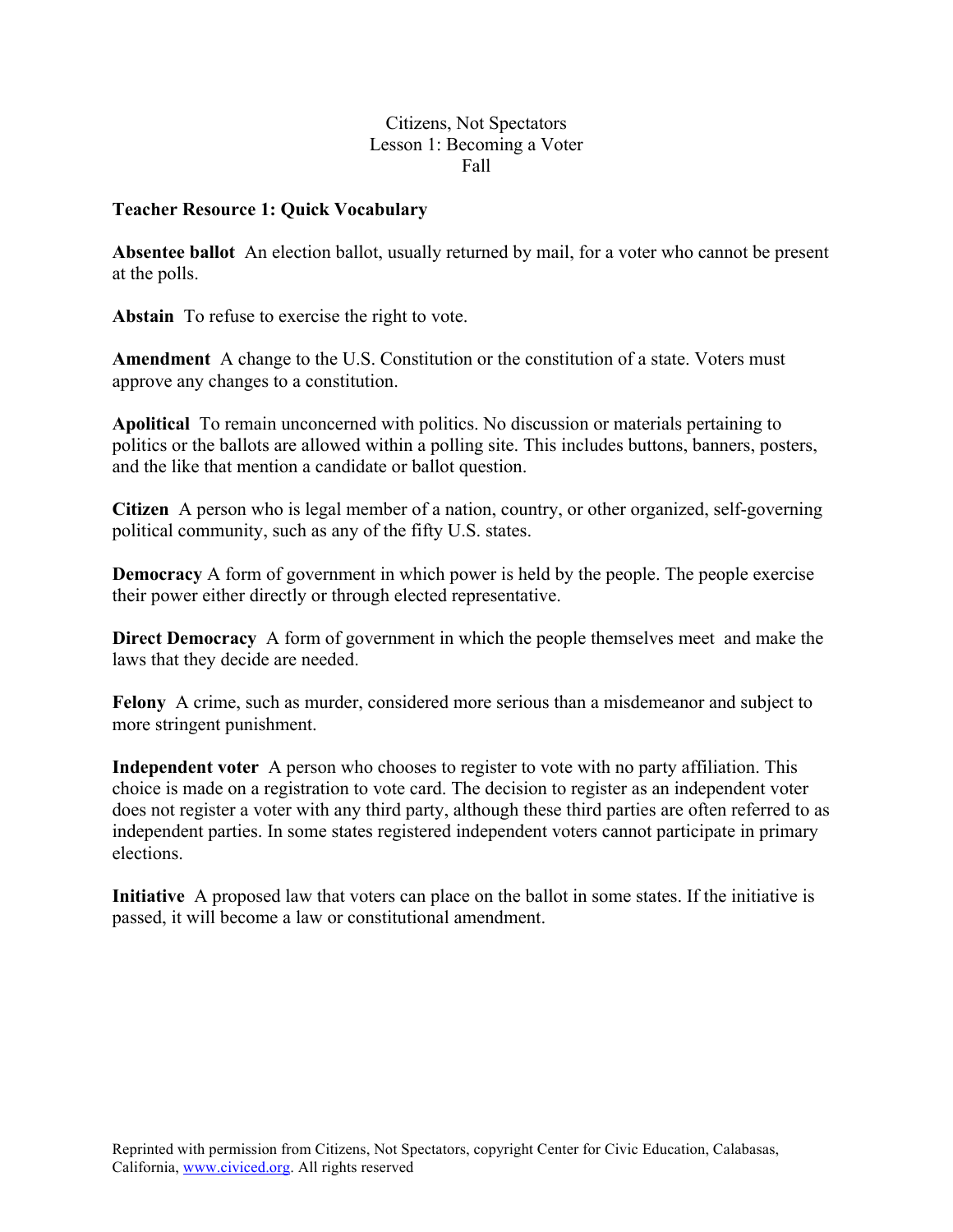Popular sovereignty

Proposition

Referendum

Register

Registrar of voters

Registration list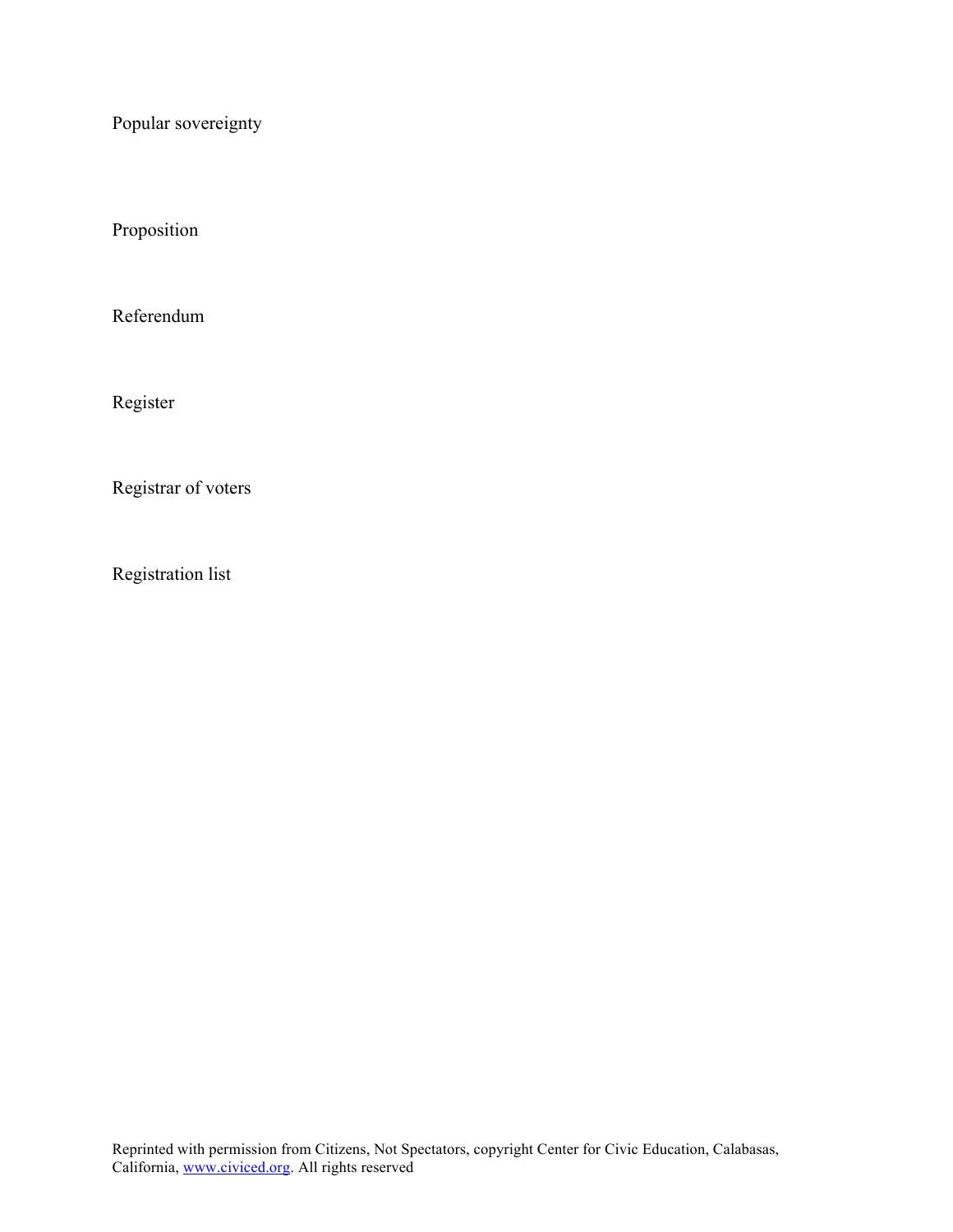## **Citizens, Not Spectators**

### **Lesson 1: Becoming a Voter**

## **Student Handout 2: Who Can Register to Vote in the United States?**

*Directions:* As your teacher explains the requirements to register to vote, make a list of these requirements. Your first list will be for all citizens of the United States, and the second list will include your state's additional requirements.

The U.S. Constitution sets requirements for voter registration and voting that must be followed by every state. You can register to vote if you meet all of these qualifications.

| 1. |  |  |  |
|----|--|--|--|
| 2. |  |  |  |
| 3. |  |  |  |
| 4. |  |  |  |
| 5. |  |  |  |

#### **Our State's Additional Requirements**

 *Directions:* Add your state's registration requirements here.

- 1.
- 2.
- 3.
- 4.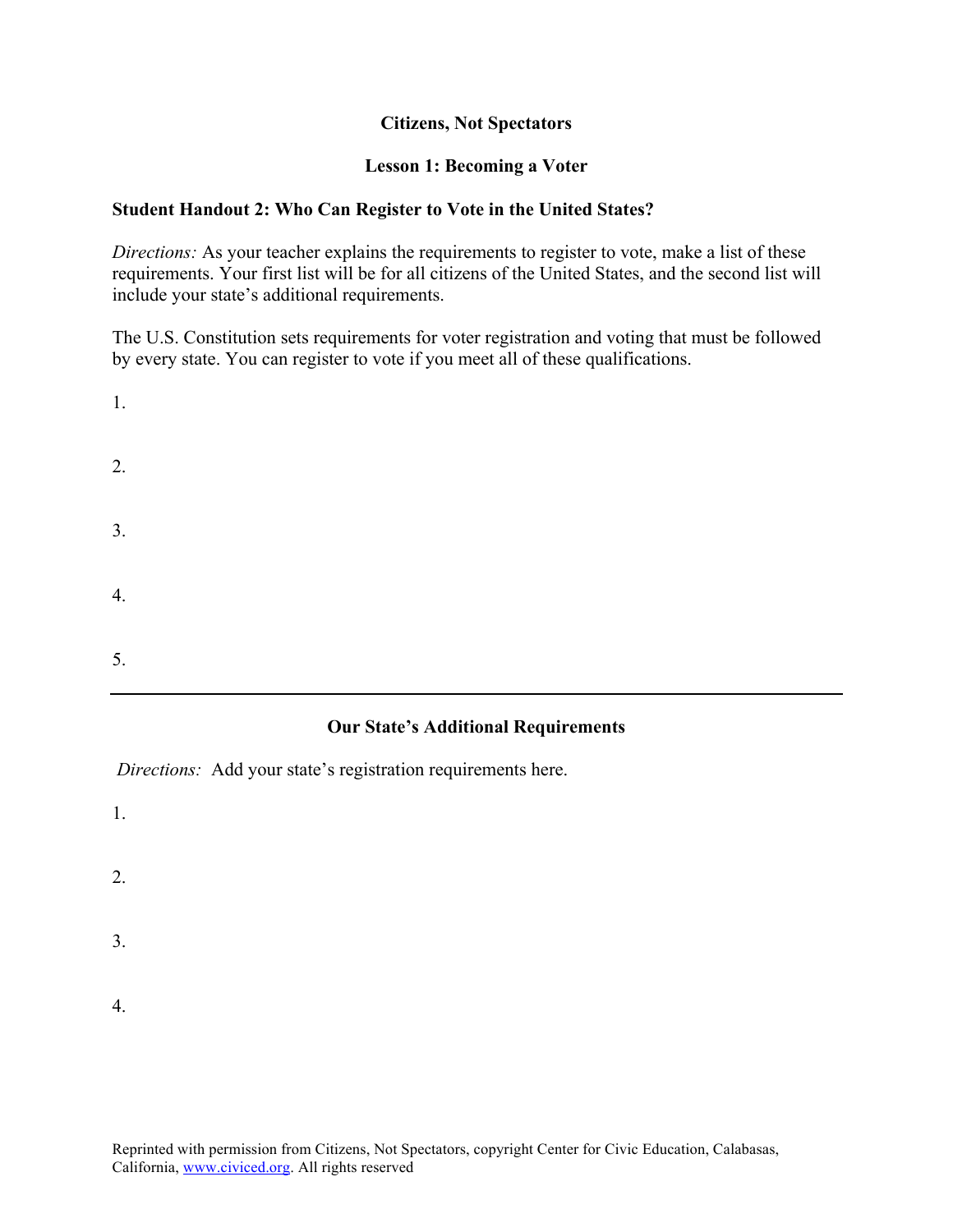# **Citizens, Not Spectators**

# **Lesson 1: Becoming a Voter**

## **Teacher Resource 2: State Voting Qualifications**

 This resource provides detailed information on state requirements for voting. Teacher Resources 3 provides an abbreviated list of general voting requirements and space to list your state's requirements. You can project Teacher Resource 3 on a screen or the classroom board.

Each state has its own laws about who can register and who can vote. Some states allow seventeen-year-old citizens to register as long as they reach their eighteenth birthday by the next Election Day. For your state's specific requirements, visit the U.S. Election Assistance Commission (http://www.eac.gov/voter\_resources/contact\_your\_state.aspx) or your secretary of state's homepage.

Some states have sought to avoid potential election fraud caused by nonresident voting by establishing state residency requirements. A reasonable and durational state residency requirement may be acceptable if it adheres to the Supreme Court's decision in *Dunn v. Blumstein,* 405 U.S. 330 (1972) (see http://supreme.justia.com/us/405/330/index.html).

However, the U.S. Constitution sets requirements for voter eligibility that must be adhered to by every state. You will qualify to register to vote if you meet all of the following requirements:

1. You are a citizen of the United States.

"The right of citizens of the United States to vote shall not be denied or abridged by the United States or by any State on account of race, color, or previous condition of servitude<sup>"</sup>

-Fifteenth Amendment, Section 1

2. You are at least eighteen years of age by the date of any election.

"The right of citizens of the United States, who are eighteen years of age or older, to vote shall not be denied or abridged by the United States or by any State on account of age." -Twenty-sixth Amendment, Section 1

3. You are not imprisoned or on parole for conviction of a felony. ( This requirement varies by state.) For more information, visit Justia.com : http://supreme.justia.com/constitution/amendment-14/92-voter-qualifications.html